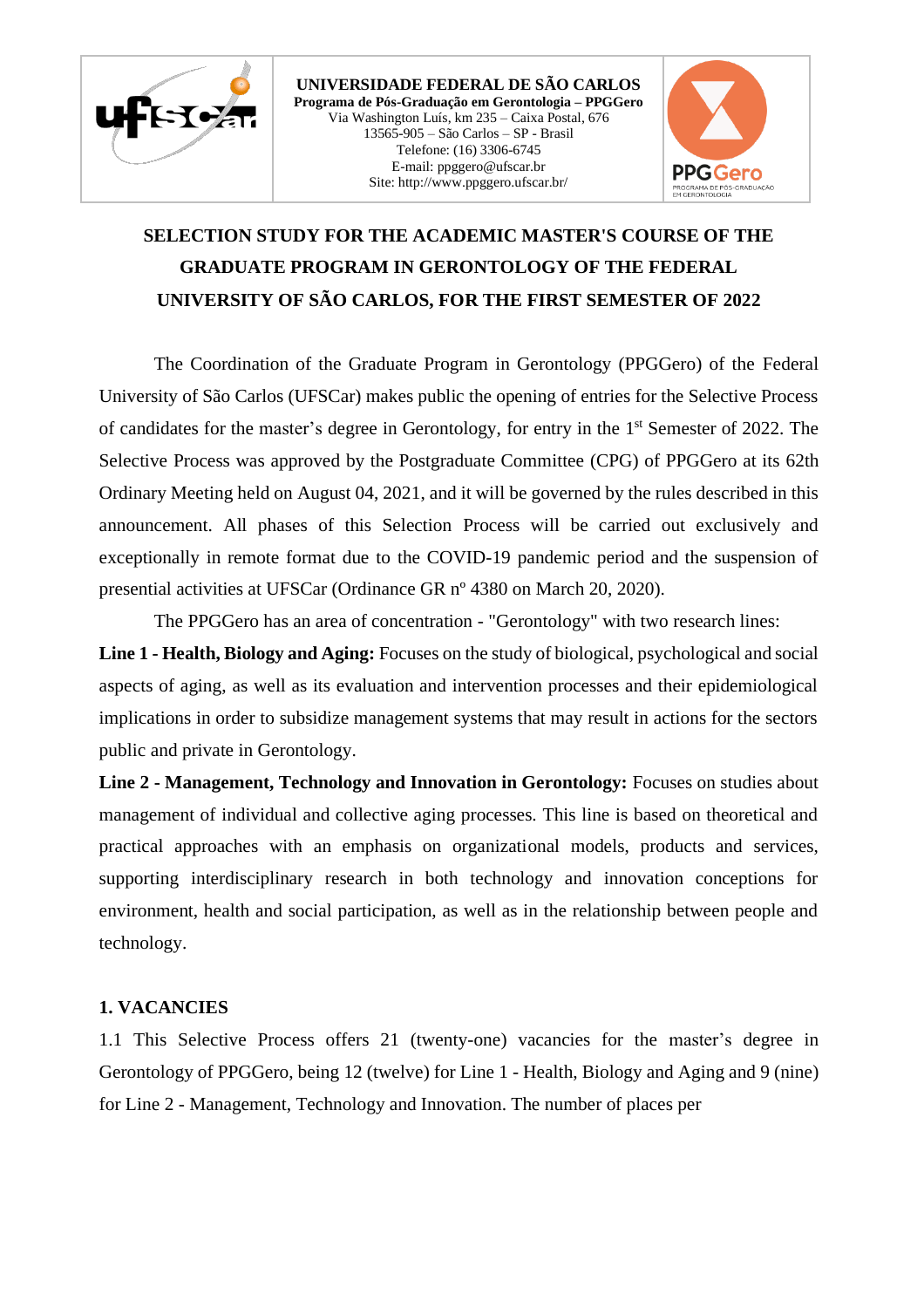

professor is shown in **Table 1** and the candidate must indicate at the time of enrollment a possible advisor within the related research line (see section 3.4 OF THE REGISTRATION). There may be relocation within the same line according to the classification of the candidate in the case of not filling the vacancy per professor. If there are not enough candidates to fill the vacancies of a given line, the remaining vacancies will be distributed in another line, respecting the candidates' general classification and the advisor's consent.

| <b>Concentration area: Gerontology</b> |                                          |                  |  |  |
|----------------------------------------|------------------------------------------|------------------|--|--|
| <b>Research Lines</b>                  | <b>Advisors</b>                          | <b>Vacancies</b> |  |  |
| Health, Biology and Aging              | Prof. Dr. Aline Cristina Martins Gratão  |                  |  |  |
|                                        | Prof. Dr. Daniela Godoi Jacomassi        |                  |  |  |
|                                        | Prof. Dr. Fabiana de Souza Orlandi       |                  |  |  |
|                                        | Prof. Dr. Grace A. de Oliveira Gomes     | $\overline{2}$   |  |  |
|                                        | Prof. Dr. Henrique Pott Junior           | $\overline{2}$   |  |  |
|                                        | Prof. Dr. Karina Gramani Say             | $\overline{2}$   |  |  |
|                                        | Prof. Dr. Letícia Pimenta Costa-Guarisco |                  |  |  |
|                                        | Prof. Dr. Keika Inouye                   |                  |  |  |
|                                        | Prof. Dr. Tiago da Silva Alexandre       |                  |  |  |
|                                        |                                          |                  |  |  |
| Management, Technology and             | Prof. Dr. Camila Bianca Falasco Pantoni  |                  |  |  |
| Innovation in Gerontology              | Prof. Dr. Celeste José Zanon             |                  |  |  |
|                                        | Prof. Dr. Fernando Augusto Vasilceac     |                  |  |  |
|                                        | Prof. Dr. Herick Fernando Moralles       |                  |  |  |
|                                        | Prof. Dr. Juliana Hotta Ansai            |                  |  |  |
|                                        | Prof. Dr. Marisa Silvana Zazzetta        |                  |  |  |
|                                        | Prof. Dr. Paula Costa Castro             | 1                |  |  |
|                                        | Prof. Dr. Vânia Aparecida Gurian Varoto  |                  |  |  |
|                                        | Prof. Wilson José Alves Pedro            | 1                |  |  |
| <b>Total of vacancies</b>              |                                          | 21               |  |  |

|  |  | <b>Table 1: Number of vacancies per Research Lines</b> |  |  |
|--|--|--------------------------------------------------------|--|--|
|  |  |                                                        |  |  |

#### **2. SELECTION COMMITTEE**

2.1 The Selective Process for admission to the Masters in Gerontology of the PPGGero will be conducted by a selection committee established after the final list of approved registrations, according to the Schedule in Annex A.

2.2 The preliminary selection committee will consist of the following PPGGero professors:

Profa. Dra. Aline Cristina Martins Gratão

Prof. Dr. Celeste José Zanon

Prof. Dr. Cleiton Augusto Libardi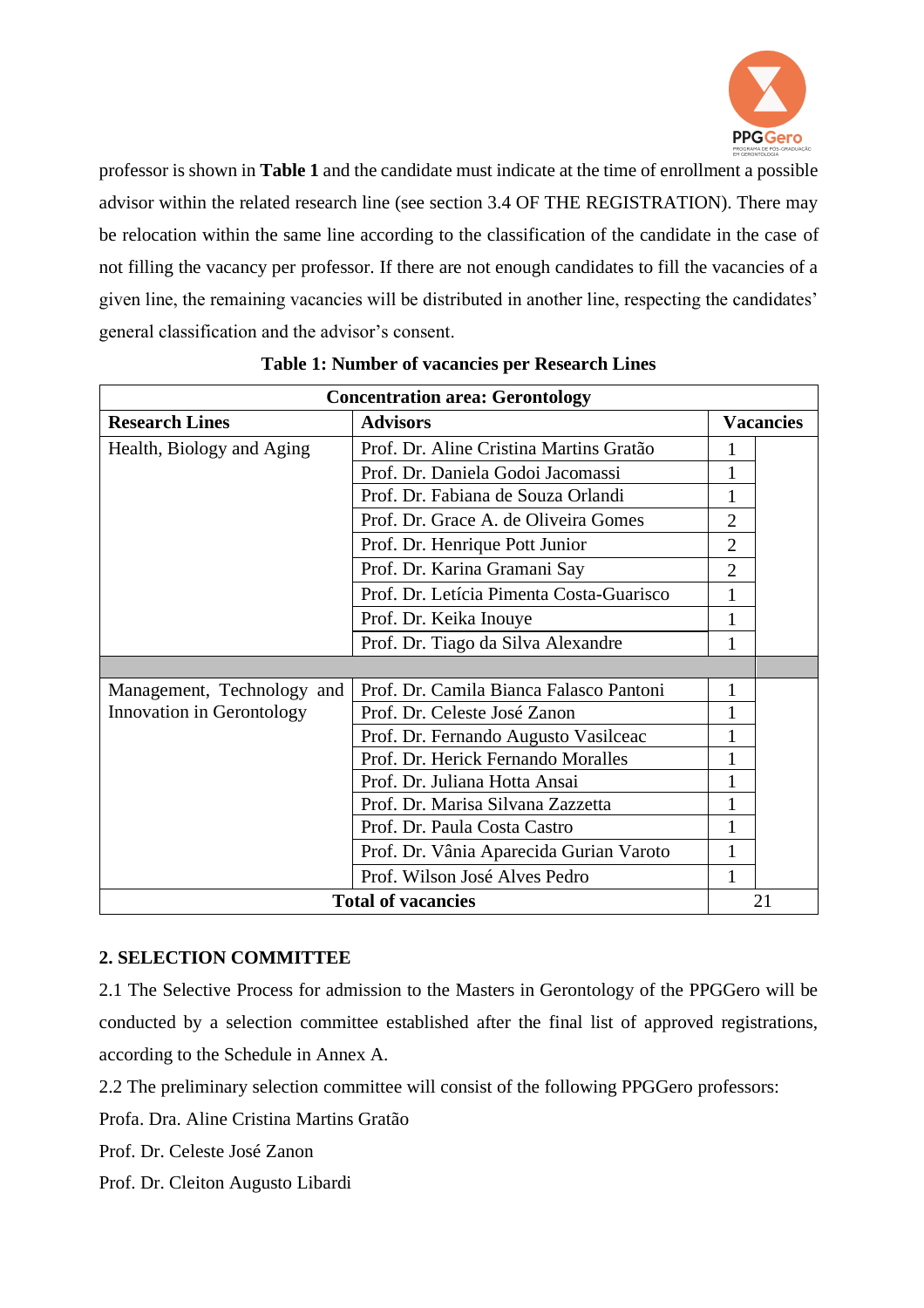

Profa. Dra. Daniela Godoi Jacomassi Profa. Dra. Fabiana de Souza Orlandi Prof. Dr. Fernando Augusto Vasilceac Profa. Dra. Grace Angélica de Oliveira Gomes Profa. Dra. Luzia Cristina Antoniossi Monteiro Profa. Dra. Karina Gramani Say Profa. Dra. Keika Inouye Profa. Dra. Márcia Regina Cominetti Profa. Dra. Marisa Silvana Zazzetta Prof. Dr. Moacir Antonelli Ponti Profa. Dra. Paula Costa Castro Prof. Dr. Sofia Cristina Iost Pavarini Prof. Dr. Tiago da Silva Alexandre Profa. Dra. Vânia Aparecida Gurian Varoto Prof. Dr. Wilson José Alves Pedro

2.3 The personal relations of the candidates with members of the Preliminary selection committee to be informed at the time of registration may be:

I – professor who is or has been spouse or partner, even if he or she has judicially separated or divorced from the candidate;

II – professor who is ascendant, descendant or collateral until the third degree, whether such kinship by consanguinity or affinity;

III – professor who has intimate friendship or notorious enmity with the candidate or their respective spouses, companions, consanguineal relatives and the like up to third degree;

IV - professor who is partner of the candidate in the same company;

V - other situations of impediment or suspicion provided by law.

**Note: the case of being exclusively a student mentored by any member of the examining bank, does not characterize a personal relationship, and therefore, it should not be informed in the application form.**

2.4 After the publication of the final list of registrants, the regularly registered candidate may submit an impugnment request to the preliminary selection committee, as explained in the item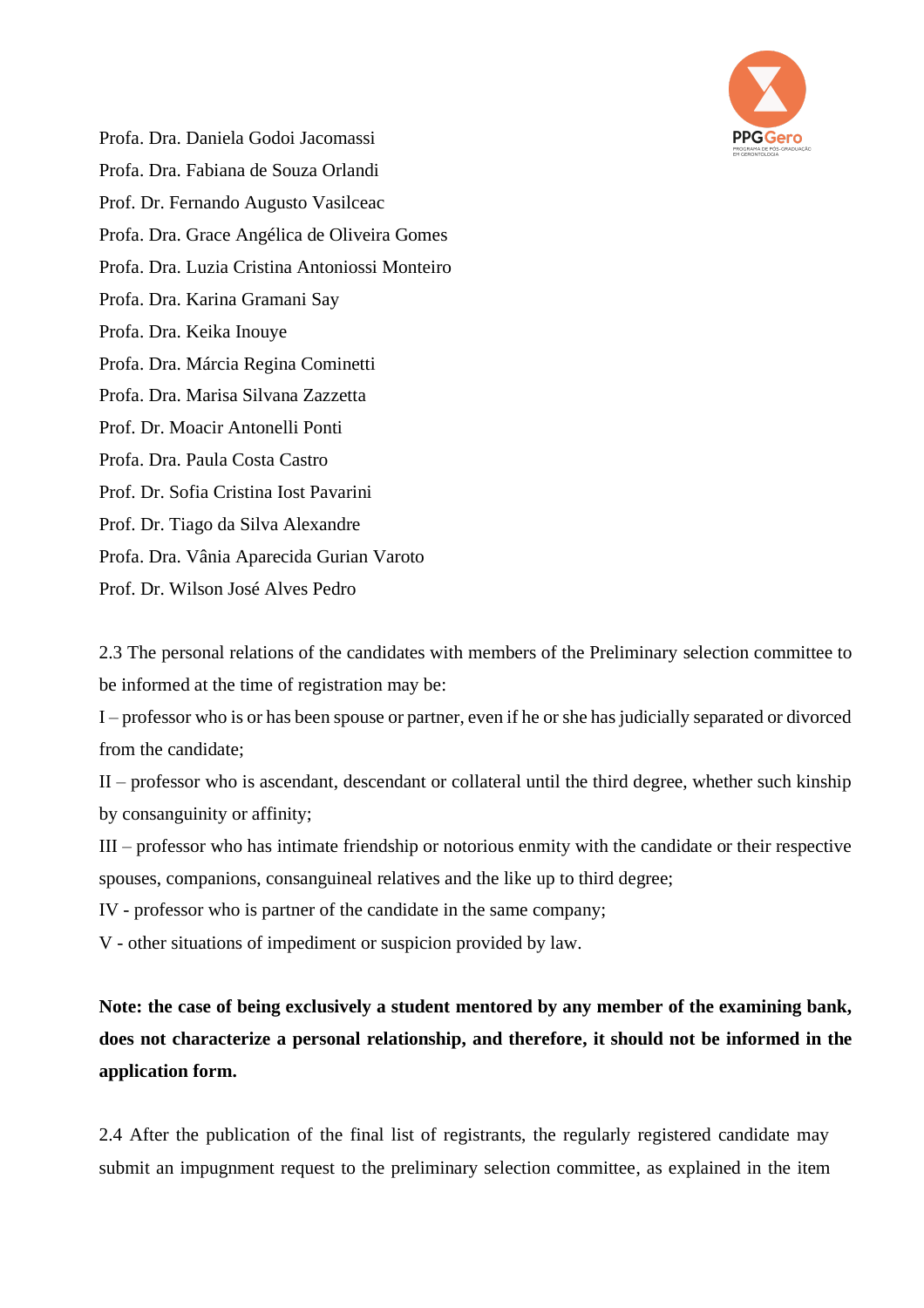

3.4. This request must be substantiated and, when applicable, accompanied by **PPGGero** supporting documents and presented on the day according to the schedule in Annex A. The impugnation request must be sent to the email *processoseletivoppggero@ufscar.br* for analysis. 2.5 The appeals submitted to the preliminary selection committee shall be analyzed and the Organizing Committee of the Selective Process shall deliberate and publish on the PPGGero website, in accordance with the schedule presented in Annex A, the result of the trial, briefly indicating the reasons for acceptance or dismissal of the appeals. The Definitive Selection Commission will also be published on the date indicated in the attached schedule.

#### **3. INSCRIPTIONS**

3.1 Candidates can register for the selection process for admission to the PPGGero/UFSCar Master's course in the following conditions: Undergraduate degree certificate holders, obtained in a MEC recognized Institution; or, provisionally, a certificate of completion or document proving the completion of the course until the date of enrollment; or undergraduate degree certificate issued by a foreign institution in accordance with the norms of the General Rules of UFSCar. If a certificate or equivalent document is presented, in case of approval, the registration will be homologated conditional on the presentation of the respective diploma registered in a maximum term of one year, counted from the enrollment, otherwise the student will be disconnected from the Program;

3.2 The inscriptions must be made within the period indicated in the schedule presented in Annex  $A$ :

3.3 The inscriptions must be performed online, on the PPGGero website;

3.4 To register, the candidate must complete the application form on the PPGGero website (http://www.ppggero.ufscar.br/pt-br/processo-seletivo/ficha-de-inscricao-processo-seletivo-

ppggero), based on the data from the Annex B, indicate a possible advisor and inform about eventual personal relationship with any member of the preliminary selection committee, according to item 2.3 of this selection notice.

3.4.1 The candidate must also upload the following documents:

 3.4.1.1 Simple copy of the diploma or document proving the enrollment in the last academic semester of undergraduate and academic record of the undergraduate, with all disciplines taken, including disapprovals;

 3.4.1.2 *Curriculum vitae*, presented in an organized and numbered manner, in the order listed in Annex C;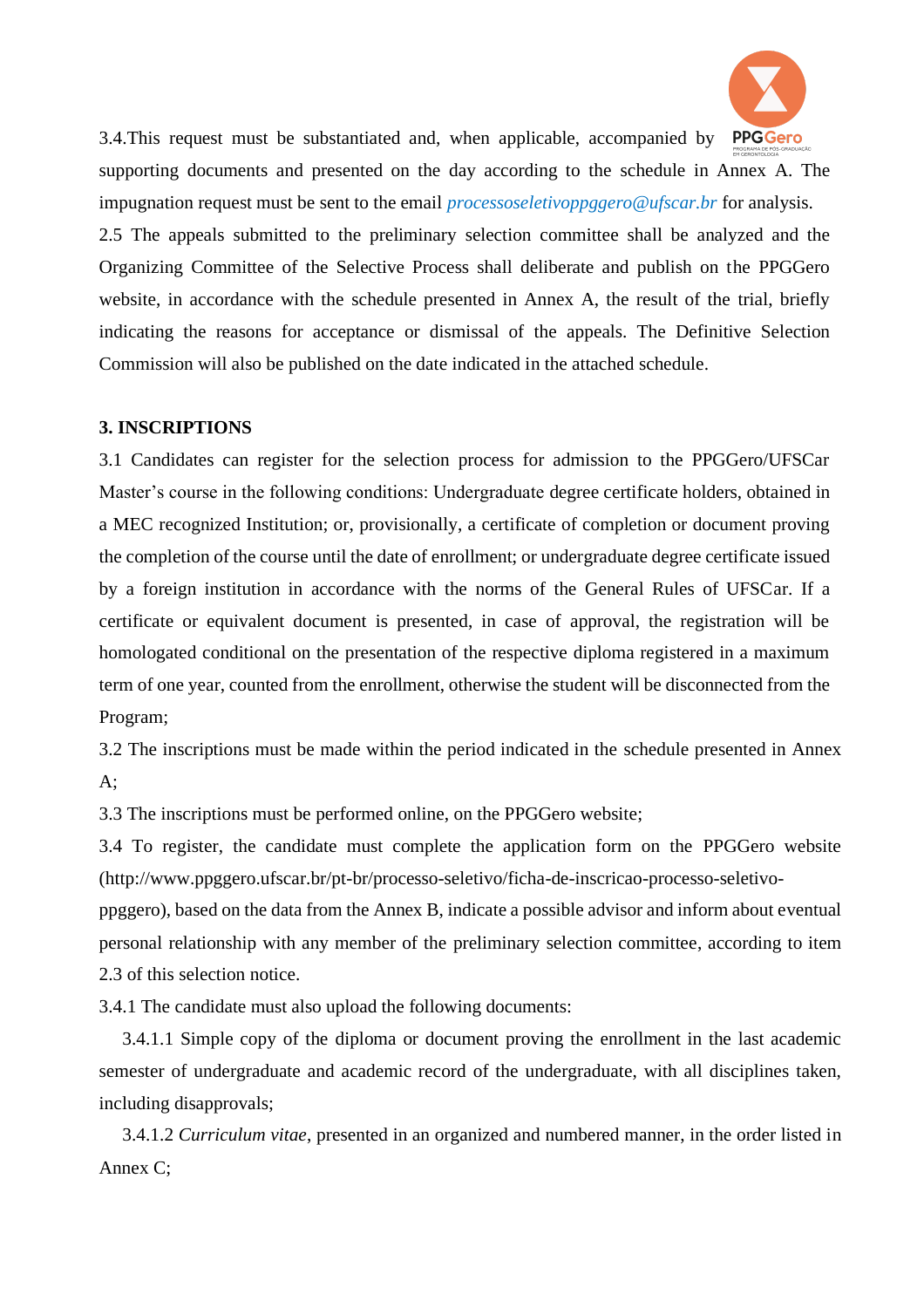

 3.4.1.3 Supporting documents of the *Curriculum vitae*, which must be in a single pdf file and be organized and numbered in the same order as in Annex C;

 3.4.1.4 Simple copy of the RG and CPF documents or the driver's license (do not attach to the *Curriculum*). Foreign students must present a simple copy of the valid passport and visa.

3.5 People with special needs must inform their condition at the time of enrollment and they will have support to carry out the selection process, according to the stipulated need.

3.6 After reviewing the registration documents, the selection committee will disclose on the PPGGero website [\(www.ppggero.ufscar.br\)](http://www.ppggero.ufscar.br/), according to the date stated in the attached schedule:

- List of candidates whose registrations were deferred;
- List of candidates whose registration were refused, as well as the reason(s) for rejection;
- The new composition of the selection committee, excluding members who have been nominated by any candidates for having a personal relationship

3.7 The candidates who have their application rejected can submit an appeal exclusively by the email: *processoseletivoppggero@ufscar.br* on the date informed in the attached schedule, justify their reasons. The candidates in this situation will be able to attach relevant documents that substantiate their appeal, in a single pdf file.

3.8 After analyzing the appeals, the selection committee will deliberate and publish the result of the judgment, indicating, briefly, the reasons for the appeals' maintenance or rejection according to the schedule informed in Annex A.

3.9 On the same date, the selection committee will disclose the definitive list of the candidates enrolled per research line.

## **4. STAGES OF THE SELECTION PROCESS**

4.1 The Master Selection Process will be carried out in two stages:

- Step 1: Analysis and arguing of the research project (eliminatory);
- Step 2: *Curriculum vitae* analysis (classificatory).

4.2 At each stage of the selection process, examiners will assign a score on a scale from 0 (zero) to 10 (ten), to the second decimal place, without rounding.

4.3 The candidate's final score will be the arithmetic mean of the points assigned to him/her by each of the examiners.

4.4 The candidate who scores less than 50% of the best candidate's grade in the eliminatory stages of the selective process will be eliminated.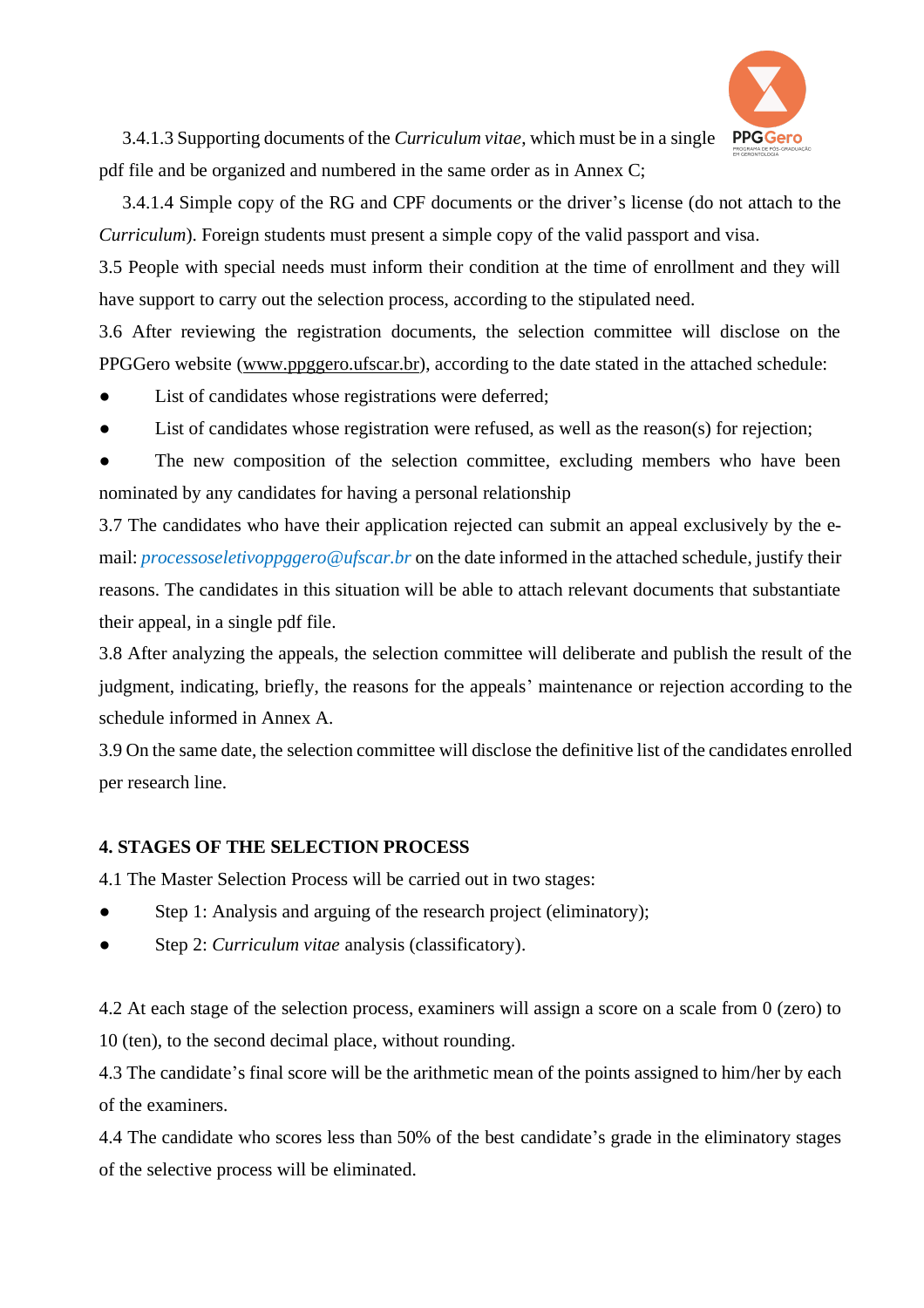

4.5 The stages of the selection process will take place according to the attached **PPGGero** schedule and changes will be posted on the PPGGero website [\(www.ppggero.ufscar.br\)](http://www.ppggero.ufscar.br/).

#### **5. STEP 1: ANALYSIS AND ARGUING OF THE RESEARCH PROJECT**

5.1 The candidate must send, via website [\(https://www.ppggero.ufscar.br/pt-br/processo](https://www.ppggero.ufscar.br/pt-br/processo-seletivo/projeto-de-pesquisa)[seletivo/projeto-de-pesquisa\)](https://www.ppggero.ufscar.br/pt-br/processo-seletivo/projeto-de-pesquisa), a research project based on the model from Annex D, according to the schedule in Annex A.

According to the instructions in Annex D, the citations, references and formal forms of the project must be in accordance with ABNT standards. The research project must have **a maximum of 12 pages**, including the pre-textual elements, cover sheet and abstract; and post-textual references. Font: Arial or Times New Roman, size 12, space 1.5.

# **Candidates who do not adapt their research projects according to the model contained in Annex D and/or extrapolating the maximum number of pages allowed will be penalized with a discount of two (2.0) points in the score of this stage.**

5.2 The analysis and arguing of the research project phase, in an eliminatory manner, will take place in the order established by the selection committee and will be available on the program website. The schedule for this stage will be published on the PPGGero website as stated in the Annex A. This stage will be carried out through the Google Meet. PPGGero is not responsible for technical failures that may occur during this step.

5.3 Each candidate will have 10 minutes to present his/her project and the selection committee will have another 10 minutes for questioning and the candidate up to 10 minutes for their consideration in response to the placements made by the committee. The maximum time of the arguing for each candidate will be 30 minutes. This step will be recorded.

5.4 The arguing will be carried out by at least 2 (two) members of the selection committee, being one from each line.

5.5 The candidate will not be allowed, for any reason, not to present its research project at the scheduled time. In this case, the candidate will be assigned a grade of 0.0 (zero) and will be eliminated from the selection process.

5.6 In the research project arguing, the items will be evaluated according to the items in Table 1: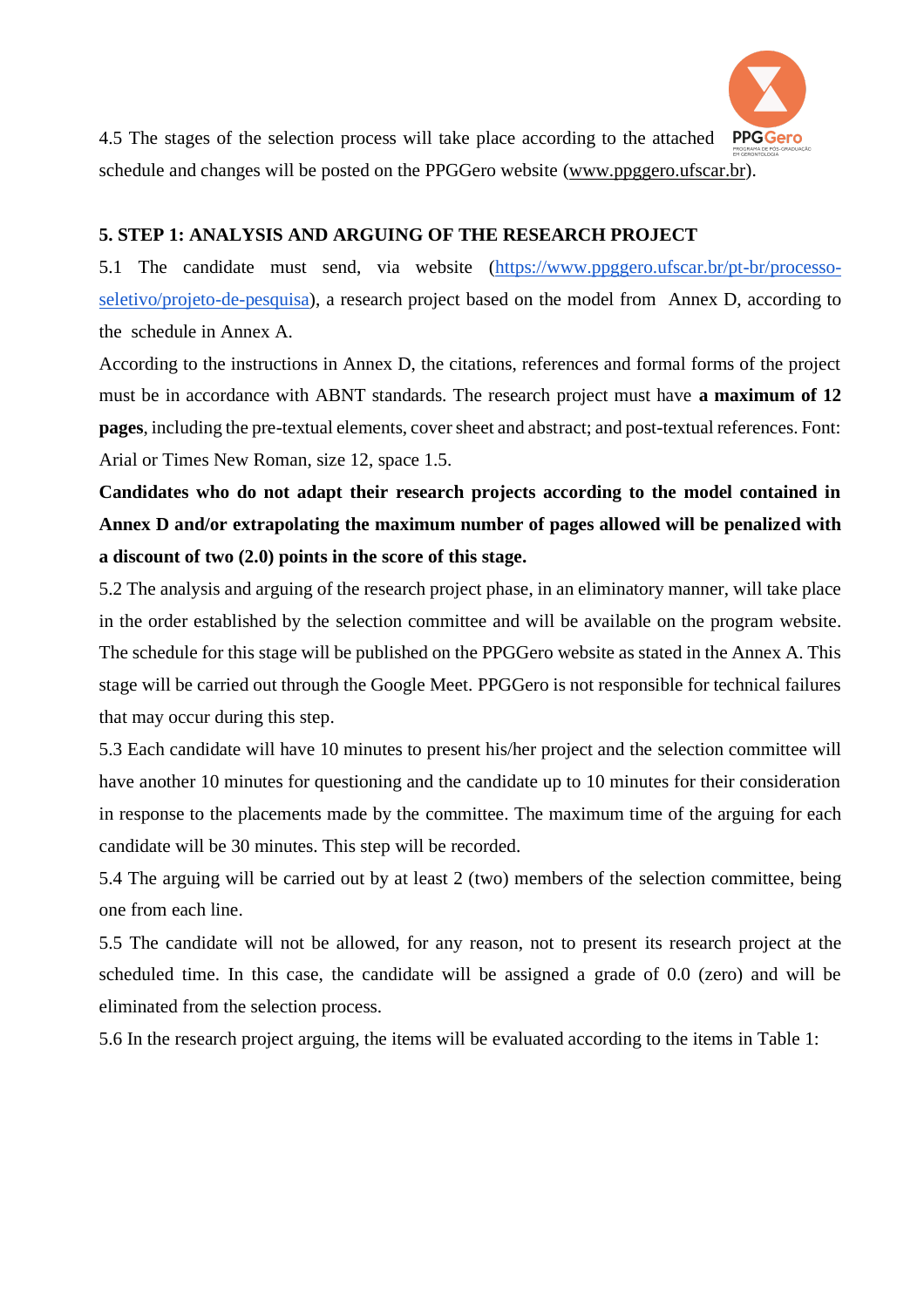

**Table 1:** Evaluation criteria for research project

| <b>ITEM</b>                                                                                                                                                    | EM GERONTOLOGIA<br><b>SCORE</b> |
|----------------------------------------------------------------------------------------------------------------------------------------------------------------|---------------------------------|
| Relevance and consonance of the project with the line of research pertinent to the<br>supervisor selected at the time of enrollment in this Selective Process; | Up to $2.5$                     |
| Relevance and timeliness of the research project theme, as well as knowledge,<br>methodology, and expected results in the insertion area;                      | Up to $2.5$                     |
| Viability of the research project and its impact at local, regional, national and<br>international levels;                                                     | Up to $2.5$                     |
| Projection and quality of expected results.                                                                                                                    | Up to $2.5$                     |
| <b>Maximum</b> score                                                                                                                                           | 10.00                           |

5.7 Each item will have a maximum score of 2.5 points and the analysis and arguing phase will have a score of 0 to 10.0. Each evaluator will assign a grade and the final grade of this stage will be the arithmetic mean of the assessments.

5.8 Candidates who score higher than 50% of the candidate with the highest score will be considered approved.

5.9 An appeal will be made exclusively by the email processeletivoppggero@ufscar.br to the result of this step and must be presented within 10 (ten) days after the result is published. The presented resources will be analyzed and the result of those approved in the analysis and arguing of the research project stage will be published on the PPGGero website (www.ppggero.ufscar.br), on the day informed in the attached schedule.

## **6. STEP 2:** *CURRICULUM VITAE* **ANALYSIS**

6.1 The curriculum and supporting documents must be ordered and numbered according to Annex C. **Resumes that do not meet the order and numbering contained in Annex C will not be scored by the Selection Committee and will have a score of zero (0.0) assigned - which penalizes the candidate classification.**

6.2 The curriculum will be scored according to criteria contained in Annex C, and in accordance with the supporting documents delivered by the candidate. The weights, in percentages of each item, are described in Annex C and the final grade can vary from 0 to 10.0. This stage is qualifying. 6.3 It is possible to request an appeal exclusively by the email processeletivoppggero@ufscar.br to the result of the *Curriculum vitae* analysis, which must be presented within 10 (ten) days after the result is released. The presented resources will be analyzed and the result of those approved in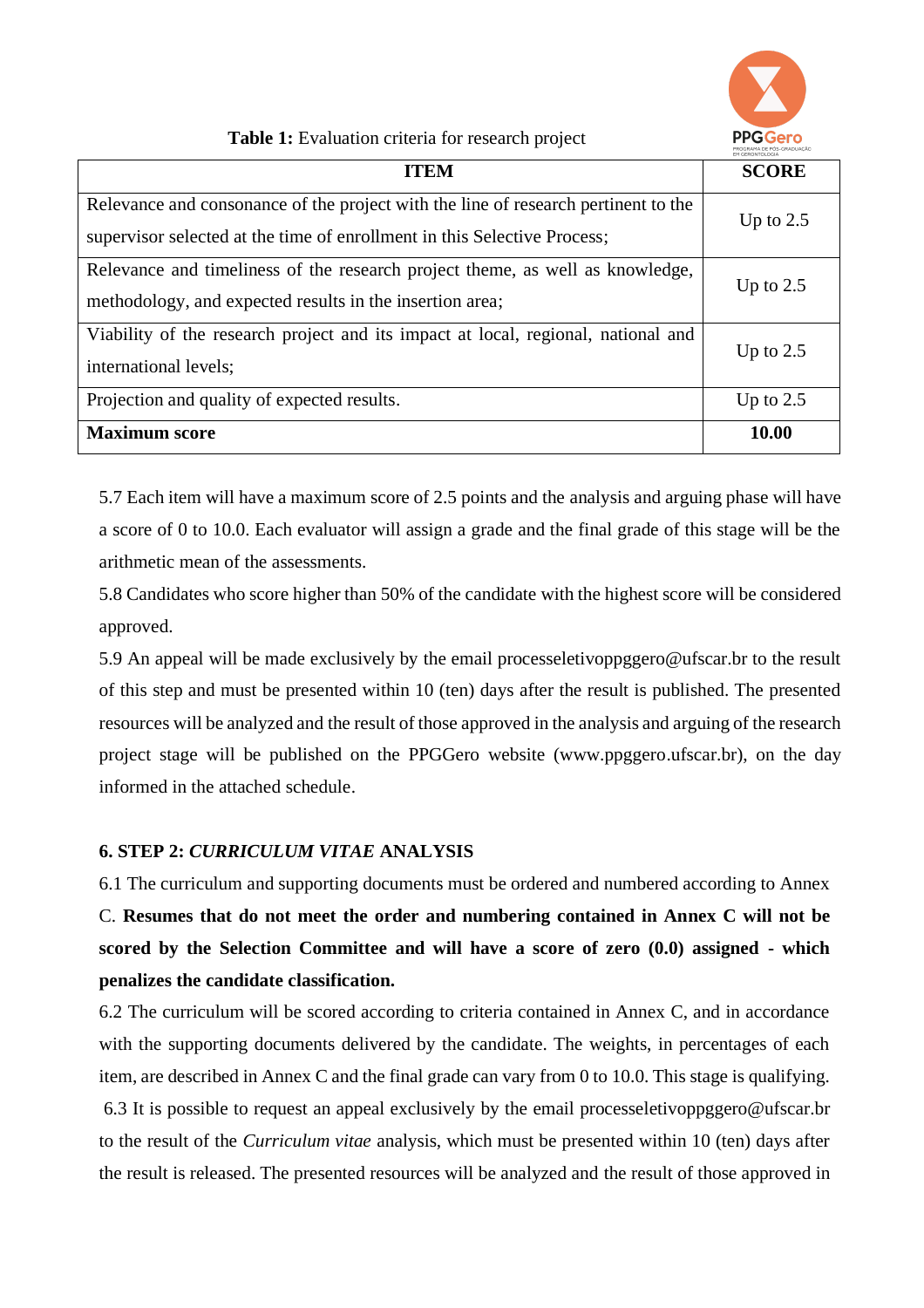

the *Curriculum vitae* analysis stage will be published on the PPGGero website (www.ppggero.ufscar.br), on the day informed in the attached schedule.

#### **7. FINAL RESULT**

7.1 The final result will be the classification of candidates in descending order, according to the arithmetic average of the score obtained in the two stages (analysis and arguing of the research project and *Curriculum vitae* analysis), considering the number of places per advisor per line of research.

7.2 The disclosure of the classified in the selection process will be carried out on the

day according to the attached Schedule.

7.3 The final classification will be released after analyzing the resources on the date indicated in Annex A.

7.3.1 The request for appeal by those classified in the selection process must be filed exclusively by email processeletivoppggero@ufscar.br, on the date informed in the attached Schedule, stating what you want the committee to review, as well as the justification and pertinent supporting documentation.

7.3.2 If there is no request for an appeal in the periods provided, the selection committee will issue a note informing the non-request for an appeal and ratifying the result initially disclosed. The disclosure of the final classification after the appeal phase will be available on the program website, according to the attached Schedule.

7.4 Failure of the candidate to participate in the elimination phase of the selection process will result in the attribution of a 0.00 (zero) score for that phase and he will be eliminated from the selection process.

7.5 After the registration period, according to the date described in Annex A, the waiting list of those classified by teacher will be published.

#### **8. REGISTRATION**

8.1 The enrollment of regular students must be carried out in the period according to the Schedule in Annex A, personally at the PPGGero secretariat.

8.2 The candidate who, within the stipulated period, does not register will be considered a dropout.

8.3 For registration, the following documents will be required:

- Copy of the RG, CPF and Birth or Marriage Certificate;
- Copy of Passport (for foreign applicants);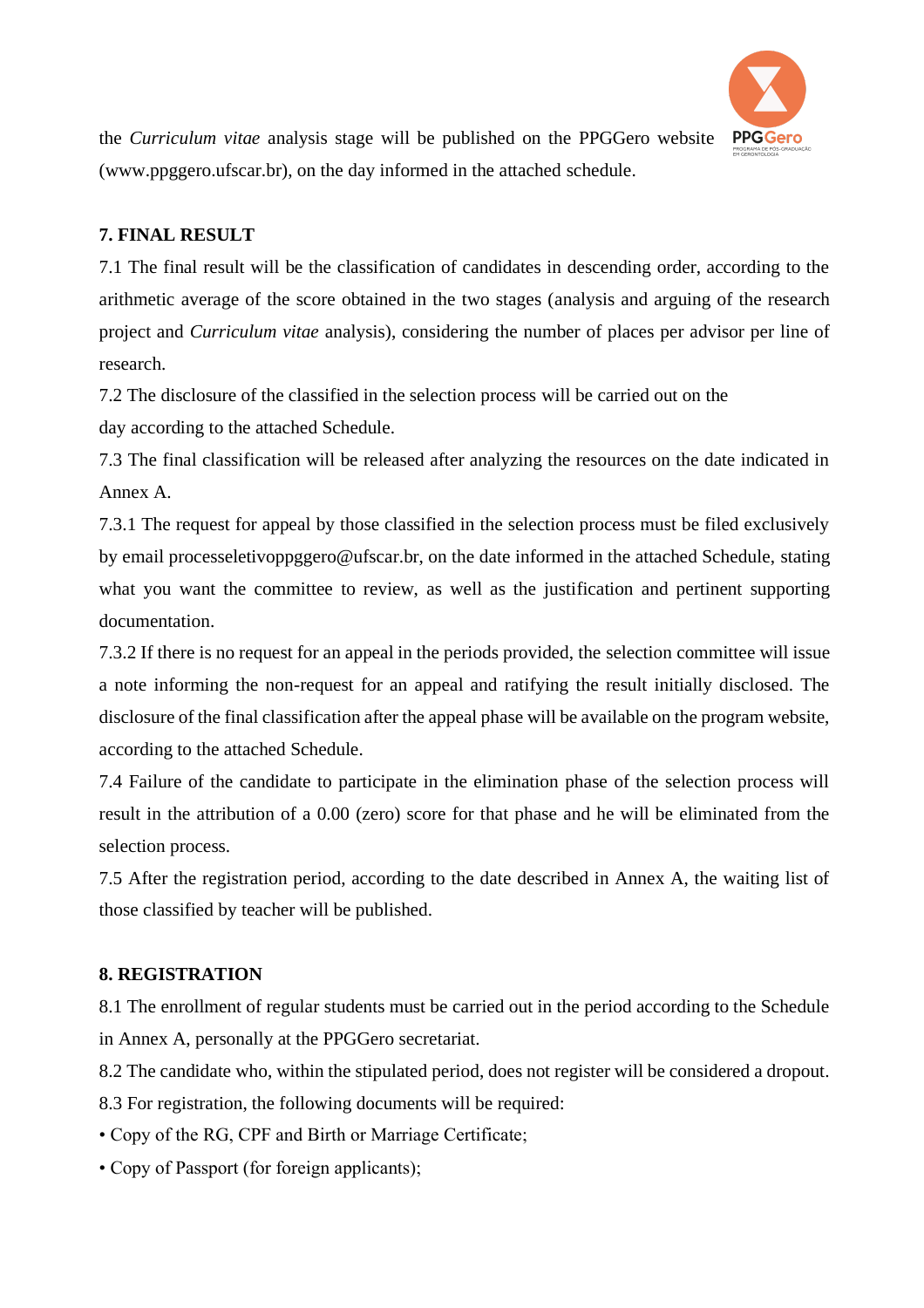

• 2 (two) 3x4 photos;

• Copy of undergraduate degree diploma or certificate of completion of the course of graduation or declaration of the coordination of the course containing the probable date of the undergraduate degree obtaining;

• Copy of the undergraduate academic record.

8.4 All documents required for registration may be delivered in plain copy accompanied by the originals.

## **9. ENGLISH PROFICIENCY**

The candidate must present, up to 1 (one) year after enrollment, a copy of the proof of proficiency in English made in the last two years or copy of the proof of proficiency in foreign language made in the last two years and Portuguese, for foreign candidates, according to instructions contained in Annex E. If the proficiency exam is carried out at the UFSCar Language Institute (IL), the candidate must present only the proof of registration for the exam and the result will be forwarded by IL directly to PPGGero. If the student does not prove proficiency, he/she will be disconnected from PPGGero at UFSCar.

## **10. VERACITY OF DECLARATIONS AND INFORMATION PROVIDED BY CANDIDATES**

10.1 UFSCar reserves the right, at any time, to require candidates to prove the veracity of their statements or information provided in the selection process.

10.2 If any of the statements or information provided in the selection process for entry into the Master of Gerontology course is untrue, UFSCar may adopt one of the following measures, without prejudice to the appropriate legal measures:

- a) refuse the candidate's registration;
- b) disqualify the candidate who has had their documents analyzed;
- c) refuse the registration of the candidate called for it;
- d) cancel the registration of a registered candidate.
- 10.3 The candidate shall be assured the right to ample defense and to the adversary.

## **11 THE FINAL PROVISIONS**

11.1 The dates stipulated in this announcement are summarized and available in the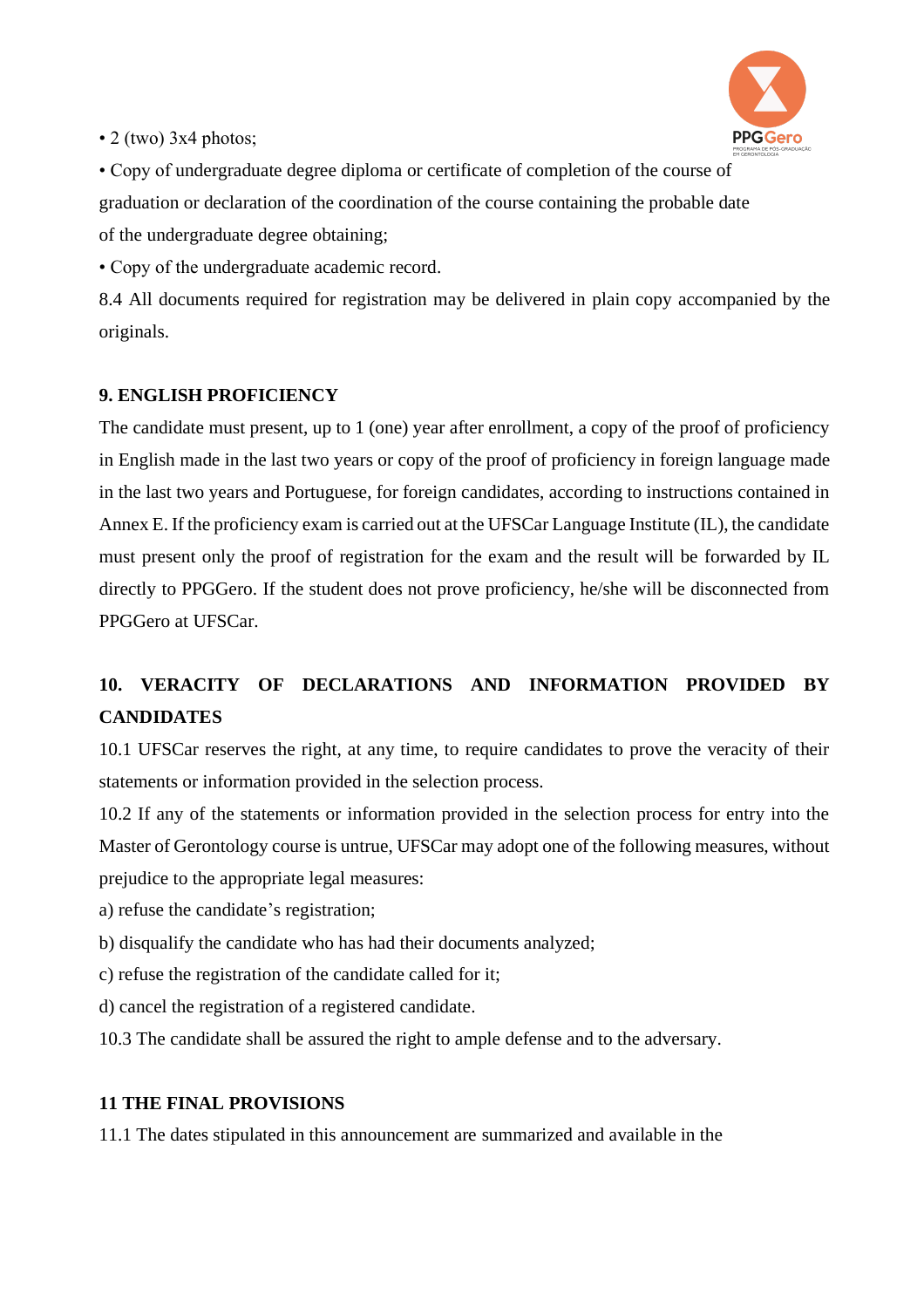

schedule presented in Annex A.

11.2 Enrollment in the selection process implies full acceptance, by the candidate, of the rules explained in the PPGGero Internal Regulations and this selection notice, which will be known and will be available on the program website (www.ppggero.ufscar.br).

11.3 PPGGero does not guarantee scholarships for incoming students. The scholarships depend on the existing availability to be consulted at the time of enrollment, and in accordance with current regulations.

11.4 The remaining issues not provided for in this notice will be resolved by the PPGGero Coordination in the use of its competence, together with the PPGGero Commission, in accordance with the PPGGero Internal Regulations and Internal Rules.

Coordination of PPGGero.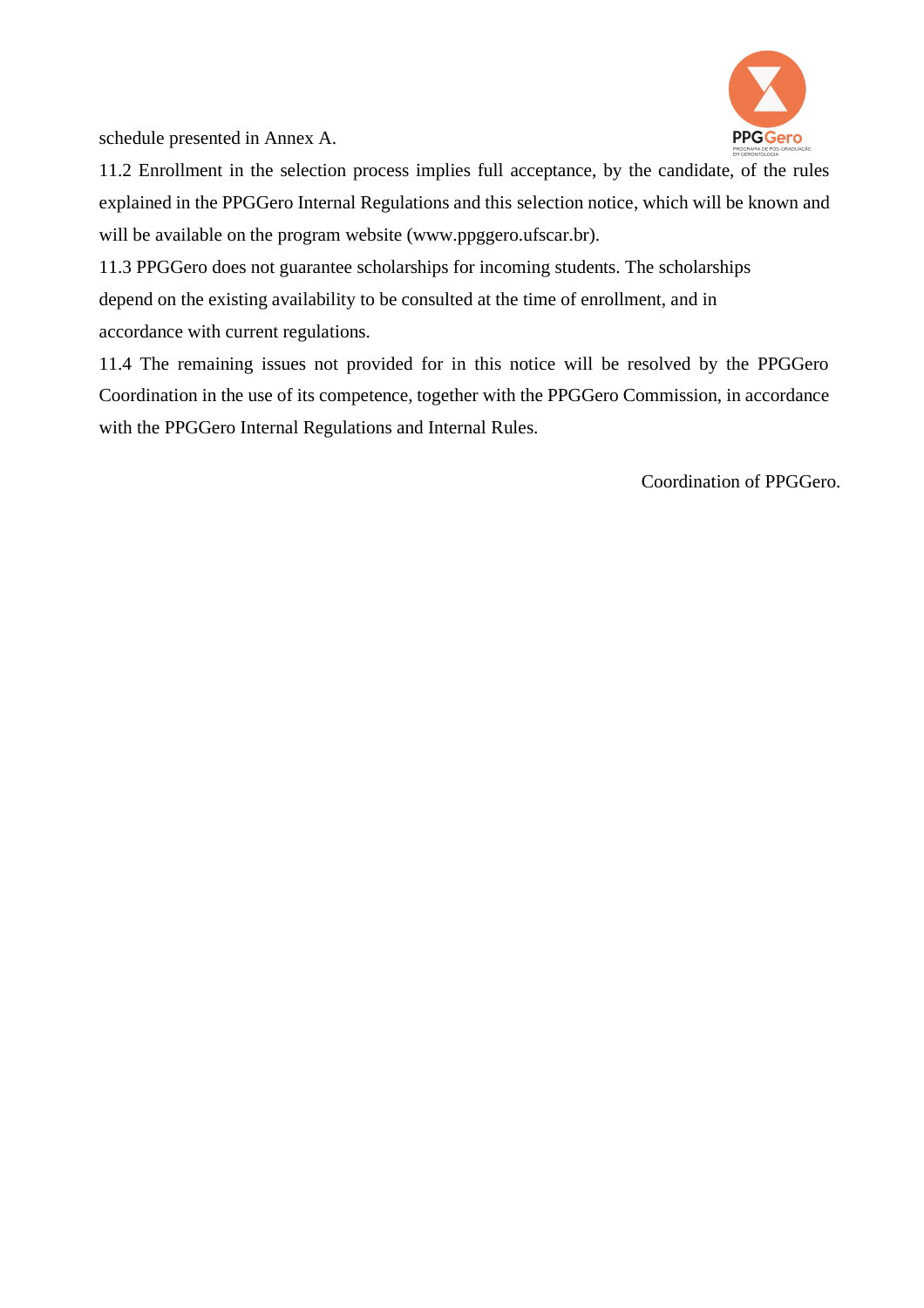

## **ANNEX A**

| <b>SCHEDULE</b>                                       |                                                                                                                                                              |                                             |  |  |  |
|-------------------------------------------------------|--------------------------------------------------------------------------------------------------------------------------------------------------------------|---------------------------------------------|--|--|--|
| <b>Date</b>                                           | <b>Step</b>                                                                                                                                                  | <b>Disclose</b>                             |  |  |  |
| From 08/23/2021                                       | Announcement of the public selection notice                                                                                                                  | www.ppggero.ufscar.br                       |  |  |  |
| 08/24/2021 a 08/27/2021                               | Deadline for appealing the public notice,<br>request for clarification in relation to the text<br>of the public notice                                       |                                             |  |  |  |
| 09/03/2021                                            | Disclosure of the final version of the public<br>notice and whether there was any appeal or<br>request for clarification on the text of the<br>public notice | www.ppggero.ufscar.br<br>exclusively        |  |  |  |
| 09/13/2021 a 10/15/2021                               | Candidate registration period                                                                                                                                |                                             |  |  |  |
| 10/18/2021                                            | Disclosure of the preliminary list of<br>accepted/rejected registrations                                                                                     | www.ppggero.ufscar.br<br>exclusively        |  |  |  |
| 10/19/2021 e 10/28/2021                               | Deadline for appealing rejected applications                                                                                                                 |                                             |  |  |  |
| 10/29/2021                                            | Disclosure of the list of approved/rejected<br>registrations                                                                                                 | www.ppggero.ufscar.br<br>exclusively        |  |  |  |
| 10/29/2021                                            | Disclosure of the members of the final<br>selection committee                                                                                                | www.ppggero.ufscar.br<br>exclusively        |  |  |  |
| Step 1 – Arguing of the Research Project              |                                                                                                                                                              |                                             |  |  |  |
| 11/01/2021 a 11/05/2021                               | Project upload                                                                                                                                               | www.ppggero.ufscar.br<br>exclusively        |  |  |  |
| 11/16/2021 a 11/19/2021                               | Period for carrying out Step 1                                                                                                                               | Google Meet                                 |  |  |  |
| 22/11/2021                                            | Disclosure of the names of successful and<br>unsuccessful candidates in Step 1                                                                               | www.ppggero.ufscar.br<br>exclusively        |  |  |  |
| 23/11/2021 e 02/12/2021                               | Deadline for appealing the result of Step 1                                                                                                                  |                                             |  |  |  |
| 06/12/2021                                            | Dissemination of the results of Step 1<br>resources                                                                                                          | www.ppggero.ufscar.br<br>exclusively        |  |  |  |
| Step $2$ – <i>Curriculum</i> analysis                 |                                                                                                                                                              |                                             |  |  |  |
| 12/07/2021 a 12/09/2021                               | Curriculum review deadline                                                                                                                                   |                                             |  |  |  |
| 12/10/2021                                            | Disclosure of candidates classified in the<br>selection process                                                                                              | www.ppggero.ufscar.br<br>exclusively        |  |  |  |
| 12/11/2021 a 12/20/2021                               | Deadline for appeal submission in relation to<br>the classification of candidates                                                                            |                                             |  |  |  |
| <b>Step 3 – Final Classification and Registration</b> |                                                                                                                                                              |                                             |  |  |  |
| 12/21/2021                                            | Results of the appeals and disclosure of the<br>final classification of the selection process                                                                | www.ppggero.ufscar.br<br>exclusively        |  |  |  |
| 12/22/2021                                            | Disclosure of the list of candidates for<br>registration in the first call                                                                                   | www.ppggero.ufscar.br<br>exclusively        |  |  |  |
| 03/07/2022 e 03/08/2022                               | Registration of candidates summoned on the<br>first call                                                                                                     | PPGGero Secretariat                         |  |  |  |
| 03/09/2022                                            | Disclosure of the list of candidates for<br>enrollment in second call                                                                                        | <u>www.ppggero.ufscar.br</u><br>exclusively |  |  |  |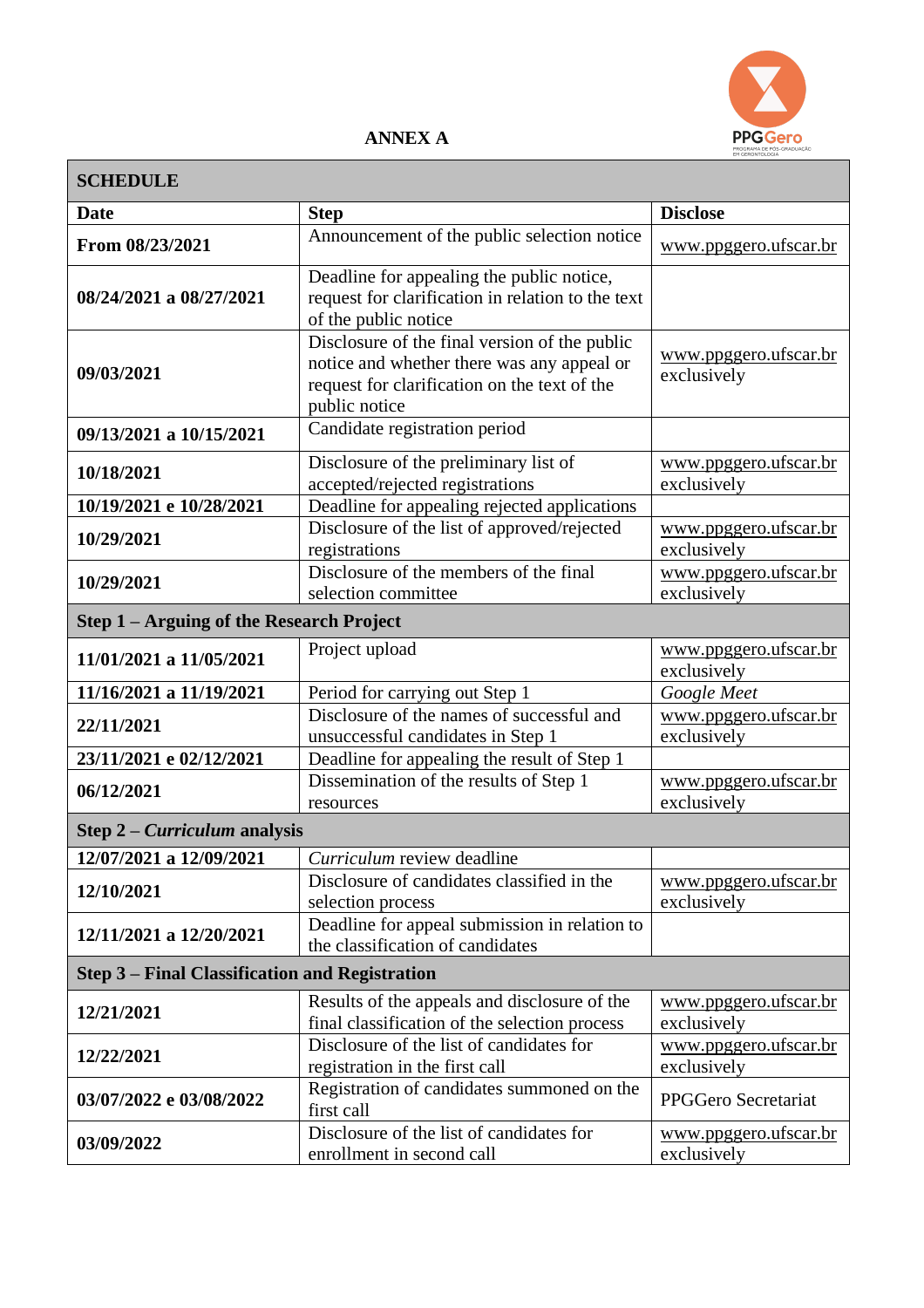

| 03/10/2022 e 03/11/2022 | Registration of candidates called for second<br>call | PPGGero Secretariat                  |
|-------------------------|------------------------------------------------------|--------------------------------------|
| 03/17/2022              | Waiting list of classified by teacher                | www.ppggero.ufscar.br<br>exclusively |
| 03/27/2022              | Start of classes (prediction)                        |                                      |

| Secretaria do Programa de Pós-Graduação em Gerontologia |
|---------------------------------------------------------|
| Departamento de Gerontologia                            |
| Horário de funcionamento: das 10 às 12h                 |
| Universidade Federal de São Carlos                      |
| Rodovia Washington Luís, km 235, Bairro Monjolinho      |
| CEP: 13565-905 - São Carlos-SP                          |
| Telefone: (16) 3306-6745                                |
| E-mail: $ppggero@ufscar.br$                             |
| Site: www.ppggero.ufscar.br                             |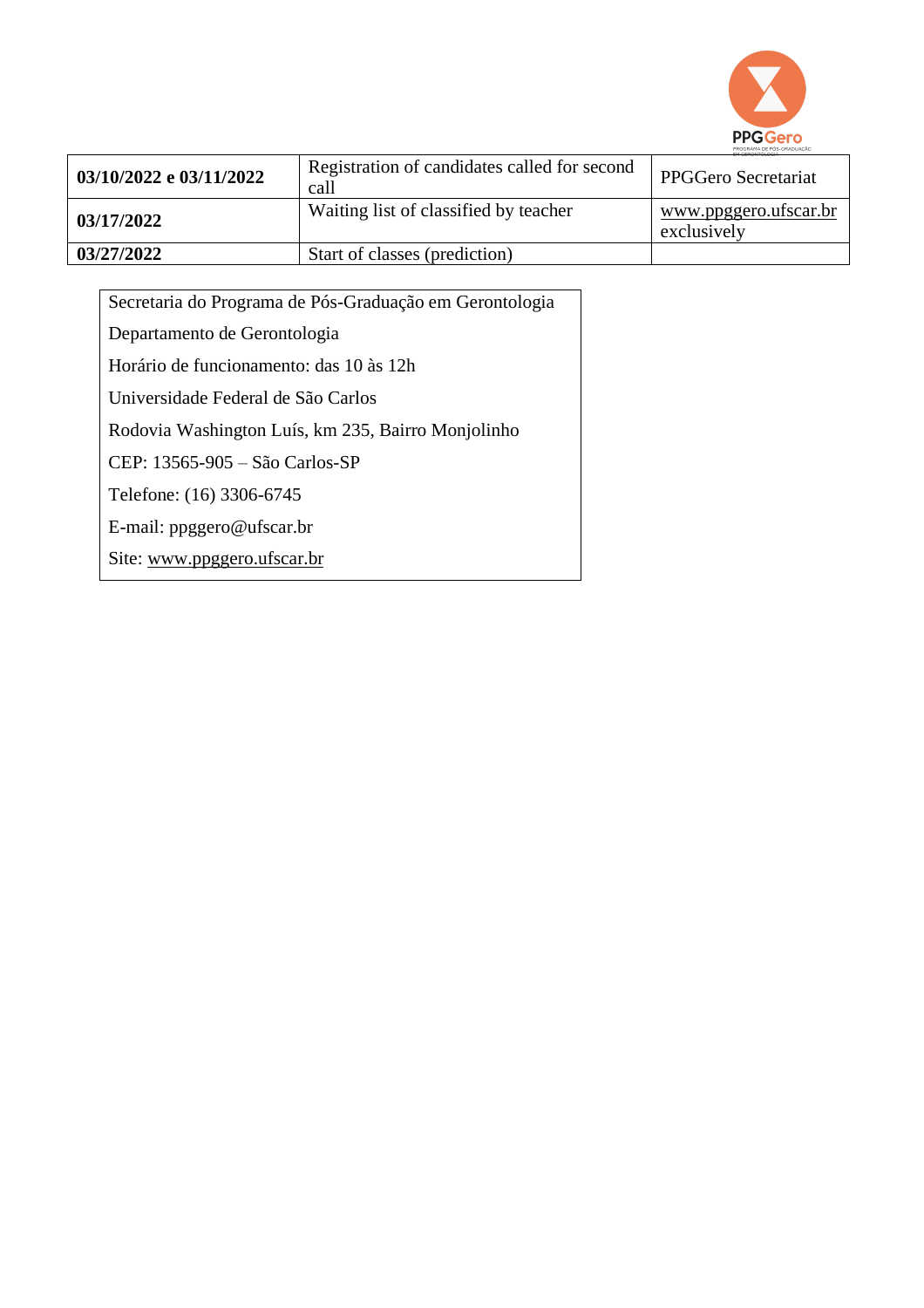

#### **ANNEX B**

# *Attention, this form should not be sent at the time of registration, serving only as a template for completing the online form on the program website.*

| <b>RESEARCH LINE:</b>    |  |
|--------------------------|--|
| <b>PROBABLE ADVISOR:</b> |  |

| PERSONAL DATA      |                       |                        |             |                    |                    |
|--------------------|-----------------------|------------------------|-------------|--------------------|--------------------|
| <b>NAME</b>        |                       |                        |             |                    |                    |
| <b>ADDRESS</b>     | $Street/Av$ :         |                        | $n^{\circ}$ |                    | Neighborhood:      |
|                    | <b>POSTAL CODE:</b>   | CITY:                  |             |                    | FU:                |
| <b>TELEPHONES</b>  | <b>CELL PHONE: (</b>  | LANDLINE: (            |             | <b>MESSAGES: (</b> |                    |
| E-MAIL             | MAIN:<br>ALTERNATIVE: |                        |             |                    |                    |
| <b>DOCUMENTS</b>   | CPF:                  | RG:                    | DT EXP RG:  |                    | <b>EXPEDICTOR:</b> |
| NACIONALITY:       | NATURALITY:           |                        |             |                    |                    |
| <b>BIRTH DATE:</b> |                       | <b>MARITAL STATUS:</b> |             |                    |                    |

| UNIVERSITY EDUCATION                  |                                        |                  |  |
|---------------------------------------|----------------------------------------|------------------|--|
| <b>UNDERGRADUATE</b><br><b>DEGREE</b> | <b>INSTITUITION:</b><br><b>COURSE:</b> |                  |  |
|                                       | <b>START DATE:</b>                     | <b>END DATE:</b> |  |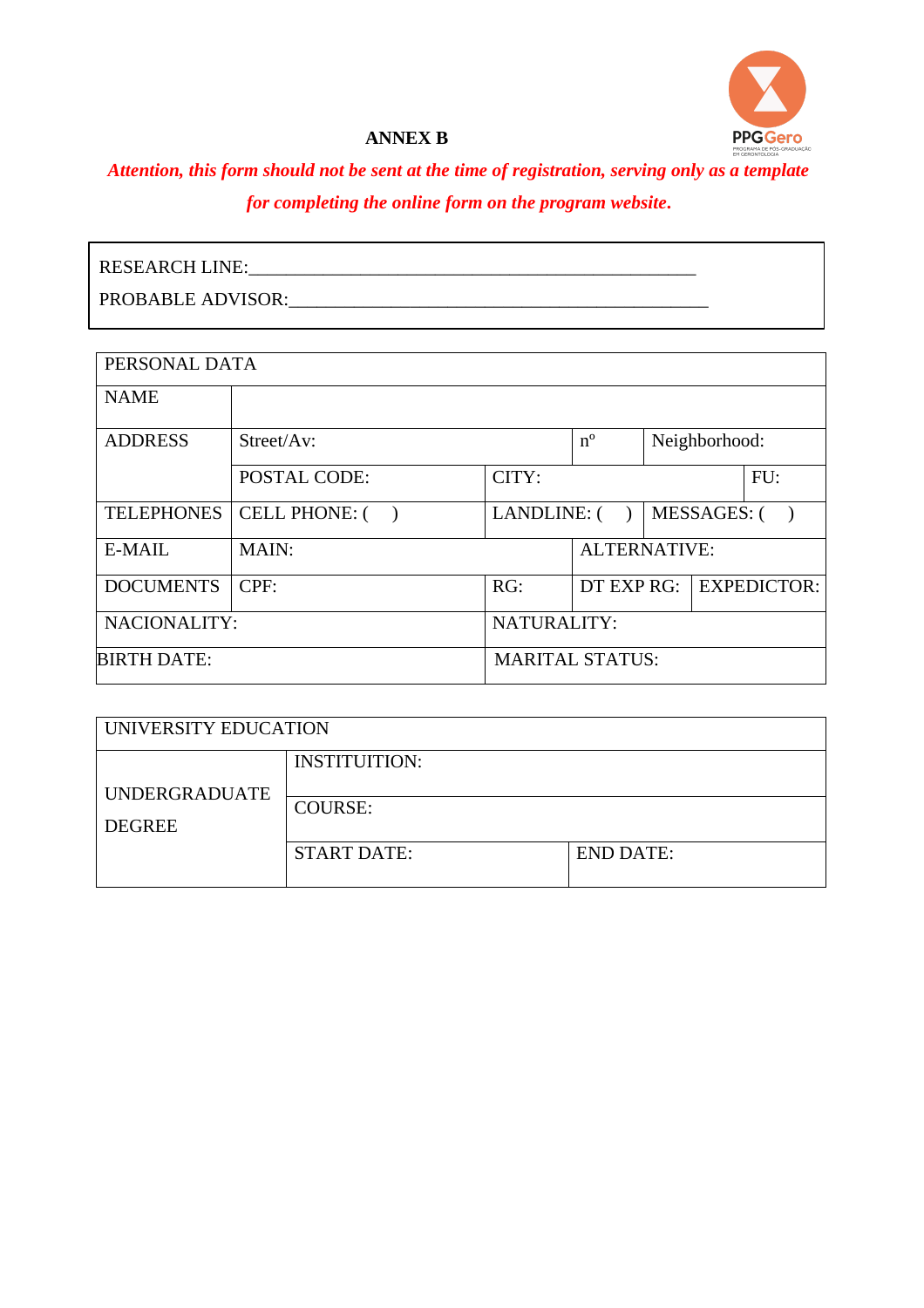

## **ANNEX C**

*Resumes that do not meet the order and numbering contained in this Annex will not be scored by the Selection Committee and will have a score of zero (0.0) attributed - which penalizes the candidate's classification.*

| Academic and scientific training (35%) Maximum Score                                                                            | Value of<br>each<br>title | <b>Maximum</b><br><b>Score</b> |  |
|---------------------------------------------------------------------------------------------------------------------------------|---------------------------|--------------------------------|--|
| 1.1. Scientific Initiation with FAPESP/CNPq /CAPES<br>scholarship (minimum six months)                                          | 1.0                       |                                |  |
| 1.2. Scientific Initiation without scholarship (minimum six<br>months).                                                         | 0.5                       | $\overline{2}$                 |  |
| 1.3. Extension/Monitoring Activity with or without<br>scholarship (minimum four months)                                         | 0.25                      | 0.5                            |  |
| 1.4. Internationalization experience: Internships (more than 1<br>month)                                                        | 0.5                       | $\mathbf 1$                    |  |
| 1.5. Internationalization experience: Visit (less than 1 month)                                                                 | 0.25                      |                                |  |
| 1. Continuing Education (10%)                                                                                                   |                           |                                |  |
| 2.1. Scholarship for technical training in research (minimum<br>6 months).                                                      | 0.25                      | 1                              |  |
| 2.2. Specialization (minimum 360h) Improvement /<br>Improvement / Residence.                                                    | 0.5                       |                                |  |
| 2. Professional experience in the field of training or<br>teaching $(10\%)$                                                     |                           |                                |  |
| 3.1. Professional or didactic experience (minimum 6 months).                                                                    | 0.25                      | $\mathbf{1}$                   |  |
| 3.2. Orientation or co-orientation of scientific works.                                                                         | 0.25                      |                                |  |
| 3. Participation in scientific events / courses / scientific<br>production and Publications (45%)                               |                           |                                |  |
| 4.1. Speaker/lecturer at scientific events or courses. Effective<br>member of the board/evaluator of works in scientific events | 0.1                       | 0.2                            |  |
| 4.2. Participation in international event                                                                                       | 0.1                       | 0.3                            |  |
| 4.3. Participation in national event                                                                                            | 0.05                      |                                |  |
| 4.4. Presentation of work at an international event                                                                             | 0.15                      | 0.5                            |  |
| 4.5. Presentation of work at national event                                                                                     | 0.1                       |                                |  |
| 4.6. Book                                                                                                                       | 0.5                       |                                |  |
| 4.7. Book chapter                                                                                                               | 0.25                      |                                |  |
| 4.8. Scientific article published or accepted in an indexed<br>journal                                                          | 0.75                      | 3.5                            |  |
| 4.9. Full article published in annals of indexed scientific<br>events                                                           | 0.5                       |                                |  |
| 4.10. Non-indexed publication                                                                                                   | 0.1                       |                                |  |
| 4.11. Publication of abstracts in annals of events                                                                              | 0.1                       |                                |  |
| Total                                                                                                                           |                           | 10                             |  |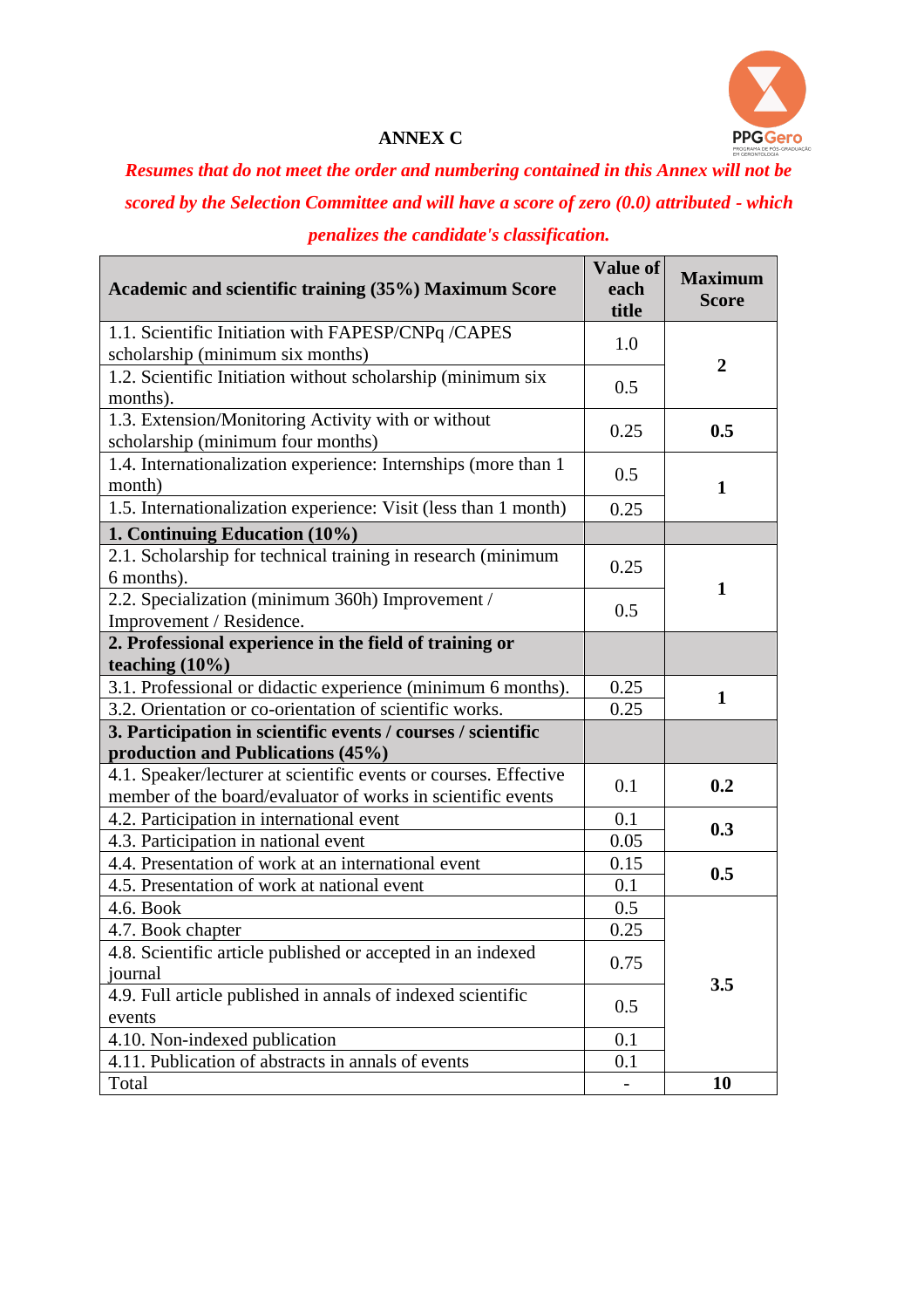

#### **ANNEX D**

## **MODEL FOR PREPARING THE RESEARCH PROJECT**

Federal University of São Carlos - UFSCar Center for Biological and Health Sciences - CCBS Graduate Program in Gerontology - PPGGero

Research Project Title: < >

Name  $\langle >$ 

Research Line  $\langle >$ Suggested advisor  $\langle \rangle$ 

São Carlos / 2022

ABSTRACT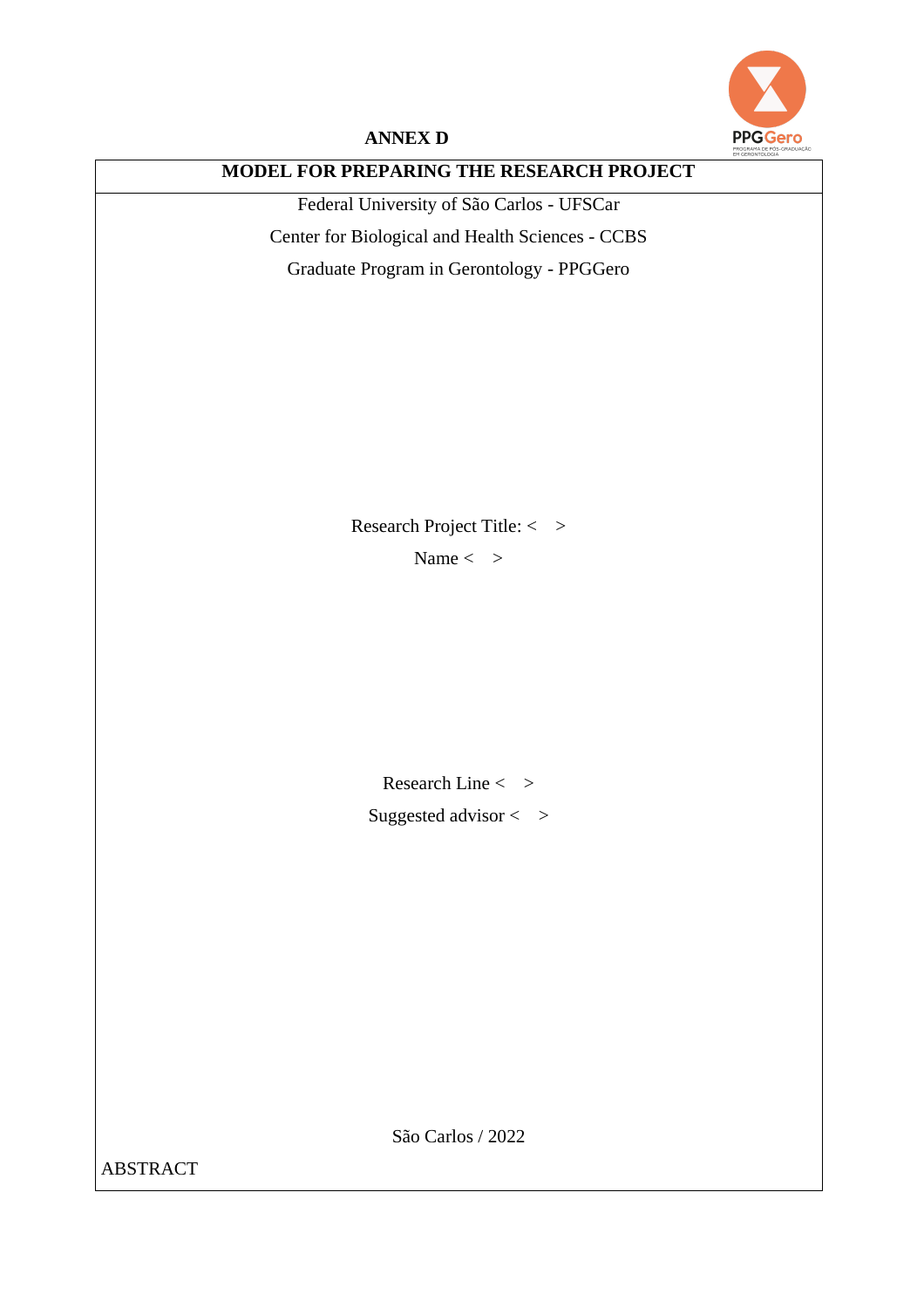

### KEY WORDS:

1. Introduction to the problem and its relevance and adherence to the research line

- 2. Objectives
- 3. Methodology
- 4. Expected results
- 5. Schedule of activities

### 6. References

Citations, references and other formal aspects of the project must be in accordance with ABNT rules.

Attention: maximum of 12 pages, including pre-textual elements, cover page and summary; and post-textual references. Font: Arial or Times New Roman, 12 font size, 1.5 spacing is recommended.